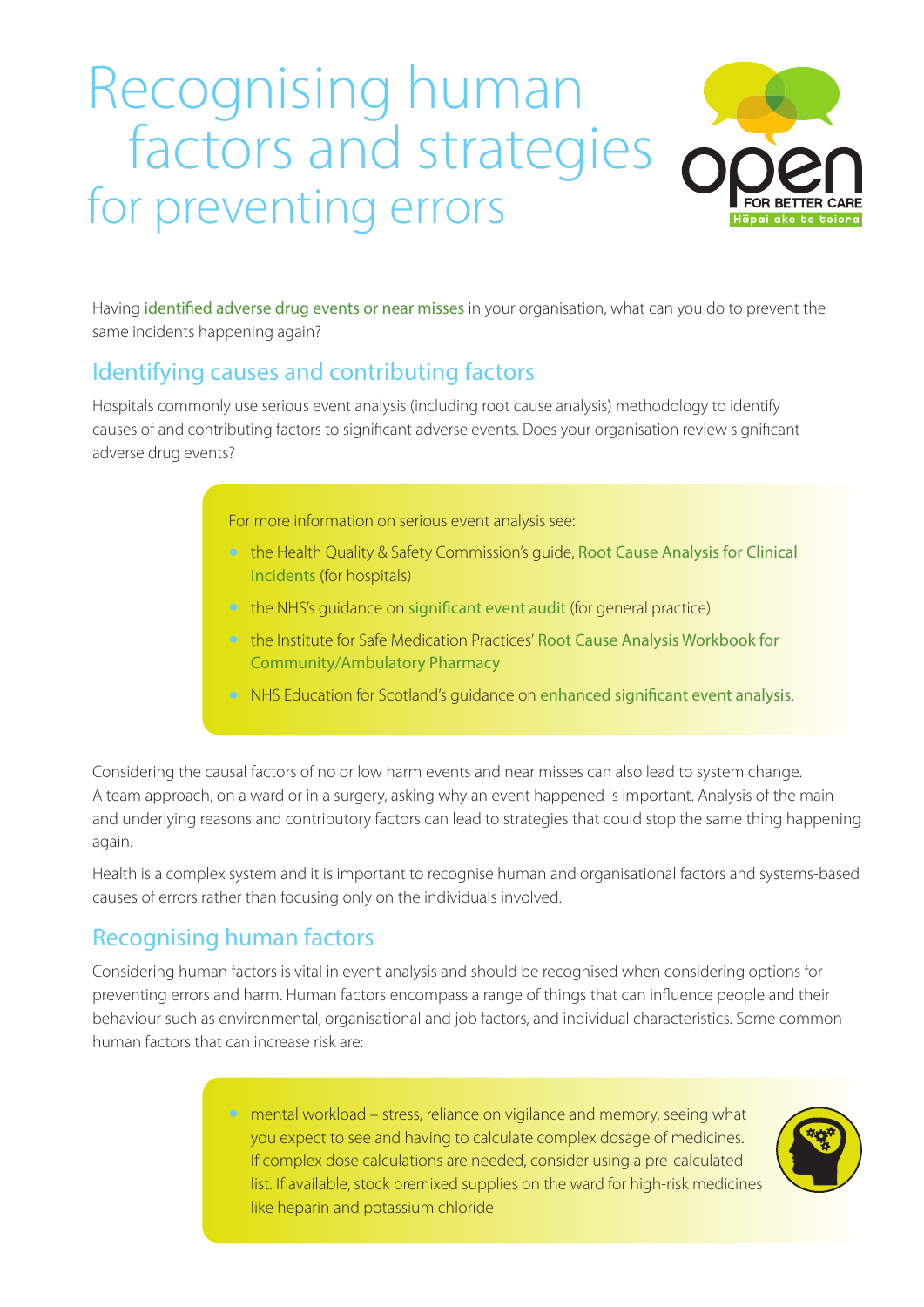- distractions peripheral noise levels or interruptions. Some nurses wear a tabard or apron that says 'do not disturb/interrupt' when they do their medicine administration rounds. Setting out distinct areas, for example, using a coloured mat when doing a final medicine check, alerts other staff not to interrupt
	- physical environment poor lighting, clutter and storage of medicines. Review the lighting in your medicine room – if it is poor, medicines and instructions can be misread. Look at your medicine trolley or room and ask how easy would it be to take the wrong packet or ampoule by mistake or return an ampoule or blister of tablets to the wrong packet. Consider designating one area of your medicine room to high-risk medicines to highlight that extra
	- care and attention are needed when selecting or preparing these medicines • design – devices and products. Medicines with look-alike packaging are common and this makes picking the wrong medicine more likely. For
- example, the Humalog<sup>®</sup> insulins or heparin products. There are also soundalike medicines, which can make taking verbal orders for medicines harder. For example, azithromycin and azathioprine. How many of the medicines you use have look-alike packaging? How aware are you of sound-alike medicines?
- teamwork how teams function and communicate can contribute to errors occurring. Multiple patient handovers, hierarchy and cultures that discourage challenge can all contribute to errors being made. Using briefings and debriefings can help teams develop a shared understanding of a patient or planned procedure. Communication tools like SBAR
	- (situation, background, assessment, recommendation) can help make conversations succinct, and clarify information and expectations of actions required.

## Strategies for preventing errors

Error prevention strategies should be varied and focus on a mix of human and organisational factor principles and system issues. The figure on the next page illustrates the hierarchy of effectiveness for error prevention strategies developed by experts in system safety.

**High leverage strategies** that 'design out' hazards are most effective because they can eliminate errors and associated harm. They do not rely on individual attention and vigilance. Such strategies include:

- forcing functions for example, not stocking or locking away potassium chloride concentrated injection to prevent inadvertent bolus administration
- automation for example, the electronic prescription service which auto-populates a community pharmacy dispensing system, preventing misinterpretation of handwritten prescriptions or picking errors from drop-down boxes
- computerisation for example, electronic prescribing and administration systems which can incorporate dose checking strategies to reduce the potential for prescribing an overdose or checks (that cannot be overridden) to prevent a medicine being prescribed to a patient who has a documented allergy to that medicine.





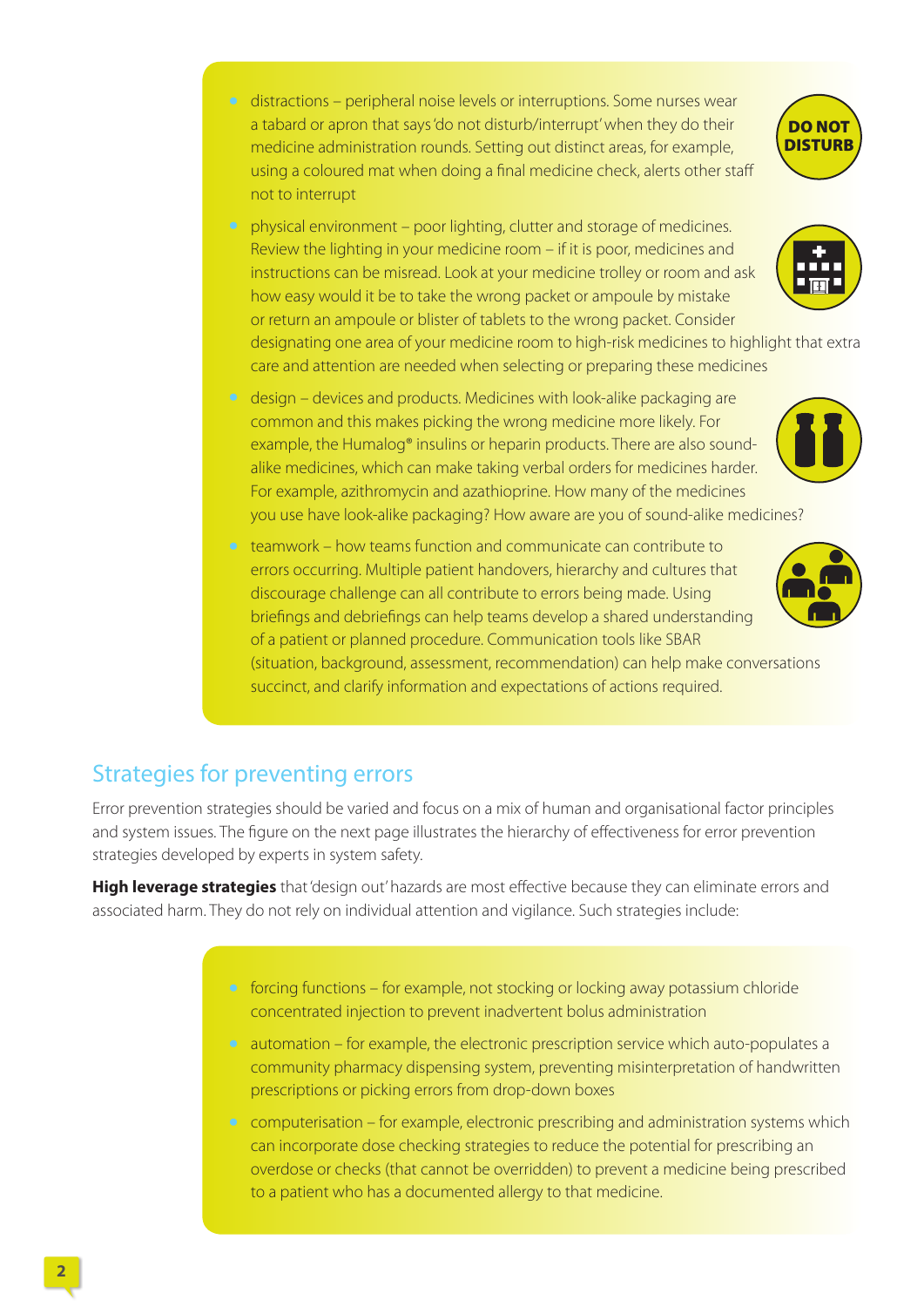

**Medium leverage strategies** do not eliminate hazards but reduce the likelihood of errors occurring. They are relatively easy and quick to implement but need constant updating and reinforcement to maintain people's knowledge and the currency of the process or product. It can be hard to establish and maintain good practice with these strategies as they are highly dependent on the behaviour of the people using the system. They include:

- standardisation for example, standardising the concentrations of high-risk infusion medicines used in a hospital to reduce the risk of calculation, preparation or administration errors
- independent double checking for example, a second person independently checking the dose calculation should identify if a calculation error has been made
- checklists for example, the surgical safety checklist, which reduces perioperative harm when correctly used. The checklist must be used as a tool for effective communication not an act of ticking boxes to prevent harm. Checklists could be used for many procedures but are only effective if used correctly
- warnings, alerts and alarms for example, alerts on electronic prescribing and administration systems which warn prescribers when interacting medicines are prescribed together. Alert fatigue is a recognised issue with electronic systems, when too many alerts are triggered and prescribers then ignore the alerts
- patient counselling for example, having the patient or their whānau or carer check what has been dispensed during counselling.